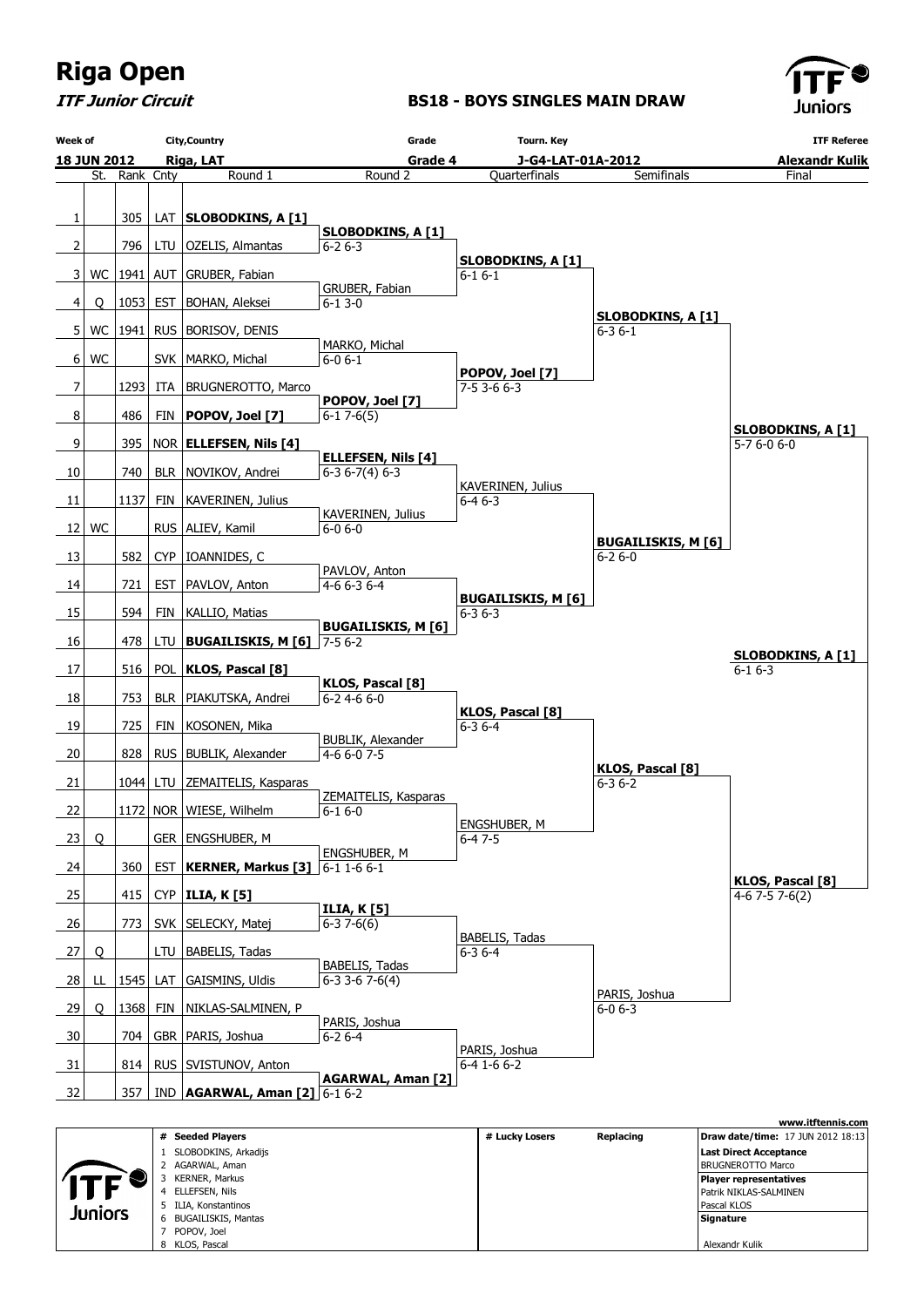ITF Junior Circuit

### BD18 - BOYS DOUBLES MAIN DRAW



|           | <b>City, Country</b><br>Week of<br>Riga, LAT<br><b>18 JUN 2012</b> |               |  |                                                            | Grade<br><b>Tourn. Key</b><br><b>ITF Referee</b>        |                                                                       |                                                                       |  |  |
|-----------|--------------------------------------------------------------------|---------------|--|------------------------------------------------------------|---------------------------------------------------------|-----------------------------------------------------------------------|-----------------------------------------------------------------------|--|--|
|           |                                                                    |               |  |                                                            | Grade 4<br>J-G4-LAT-01A-2012<br><b>Alexandr Kulik</b>   |                                                                       |                                                                       |  |  |
|           |                                                                    | St. Rank Cnty |  | Round 1                                                    | Quarterfinals                                           | Semifinals                                                            | Final                                                                 |  |  |
| 1         |                                                                    | 478<br>516    |  | LTU   BUGAILISKIS, Mantas [1]<br>POL   KLOS, Pascal        | <b>BUGAILISKIS, Mantas [1]</b>                          |                                                                       |                                                                       |  |  |
|           |                                                                    |               |  |                                                            | <b>KLOS, Pascal</b>                                     |                                                                       |                                                                       |  |  |
| 2         |                                                                    |               |  | Bye                                                        |                                                         |                                                                       |                                                                       |  |  |
|           |                                                                    | 704           |  | GBR   PARIS, Joshua                                        |                                                         | <b>BUGAILISKIS, Mantas [1]</b><br><b>KLOS, Pascal</b><br>$6 - 46 - 2$ |                                                                       |  |  |
| 3         |                                                                    | 1044          |  | LTU ZEMAITELIS, Kasparas                                   |                                                         |                                                                       |                                                                       |  |  |
| 4         |                                                                    | 1368          |  | FIN   NIKLAS-SALMINEN, Patrik<br>FIN   VASA, Eero          | PARIS, Joshua<br>ZEMAITELIS, Kasparas<br>$6 - 46 - 2$   |                                                                       |                                                                       |  |  |
|           |                                                                    | 725           |  | FIN   KOSONEN, Mika [3]                                    |                                                         |                                                                       | <b>BUGAILISKIS, Mantas [1]</b><br><b>KLOS, Pascal</b><br>$7 - 56 - 4$ |  |  |
| 5         |                                                                    | 721           |  | <b>EST   PAVLOV, Anton</b>                                 | KOSONEN, Mika [3]                                       |                                                                       |                                                                       |  |  |
| 6         |                                                                    | 357<br>1941   |  | IND   AGARWAL, Aman<br>RUS   BORISOV, DENIS                | PAVLOV, Anton<br>6-3 2-6 [10-7]                         |                                                                       |                                                                       |  |  |
|           |                                                                    |               |  |                                                            |                                                         | ENGSHUBER, MAXIMILIAN                                                 |                                                                       |  |  |
| 7         |                                                                    | 305           |  | LAT   SLOBODKINS, Arkadijs<br>LTU STROPUS, JONAS           |                                                         | GRUBER, Fabian<br>6-2 4-6 [10-8]                                      |                                                                       |  |  |
| 8         |                                                                    |               |  | GER   ENGSHUBER, MAXIMILIAN<br>1941   AUT   GRUBER, Fabian | ENGSHUBER, MAXIMILIAN<br>GRUBER, Fabian<br>$6 - 46 - 2$ |                                                                       |                                                                       |  |  |
| 9         |                                                                    | 740           |  | LTU   BABELIS, Tadas<br>BLR   NOVIKOV, Andrei              |                                                         |                                                                       | BRUGNEROTTO, Marco<br><b>BUBLIK, Alexander</b><br>$6 - 16 - 4$        |  |  |
|           |                                                                    |               |  |                                                            | BABELIS, Tadas                                          |                                                                       |                                                                       |  |  |
| 10        |                                                                    | 773           |  | SVK   MARKO, Michal<br>SVK   SELECKY, Matej                | NOVIKOV, Andrei<br>6-4 3-6 [10-7]                       |                                                                       |                                                                       |  |  |
|           |                                                                    | 796           |  | LTU   OZELIS, Almantas                                     |                                                         | <b>BABELIS, Tadas</b><br>NOVIKOV, Andrei                              |                                                                       |  |  |
| 11        |                                                                    | 814           |  | RUS   SVISTUNOV, Anton                                     |                                                         | $6 - 47 - 5$                                                          |                                                                       |  |  |
| 12        |                                                                    |               |  | 395   NOR   ELLEFSEN, Nils [4]<br>1172 NOR WIESE, Wilhelm  | OZELIS, Almantas<br>SVISTUNOV, Anton<br>6-3 3-6 [10-7]  |                                                                       |                                                                       |  |  |
|           |                                                                    |               |  | WC   1721   CYP   ASVESTAS, Marcos                         |                                                         |                                                                       | <b>BRUGNEROTTO, Marco</b><br>BUBLIK, Alexander                        |  |  |
| 13        |                                                                    | 582           |  | CYP   IOANNIDES, Constantinos                              |                                                         |                                                                       | $6-43-6$ [10-4]                                                       |  |  |
|           |                                                                    |               |  |                                                            | <b>ASVESTAS, Marcos</b>                                 |                                                                       |                                                                       |  |  |
| 14        |                                                                    | 1462          |  | LTU   AUKSTAKALNIS, Rokas<br>CYP   PAPAYIANNIS, Leandros   | IOANNIDES, Constantinos<br>$6 - 36 - 3$                 |                                                                       |                                                                       |  |  |
| <u>15</u> |                                                                    | 828           |  | 1293   ITA   BRUGNEROTTO, Marco<br>RUS   BUBLIK, Alexander | BRUGNEROTTO, Marco                                      | BRUGNEROTTO, Marco<br><b>BUBLIK, Alexander</b><br>$6 - 36 - 3$        |                                                                       |  |  |
| 16        |                                                                    | 594<br>486    |  | FIN   KALLIO, Matias [2]<br>FIN   POPOV, Joel              | <b>BUBLIK, Alexander</b><br>3-6 6-3 [10-8]              |                                                                       |                                                                       |  |  |

|                |                     |              |           | www.itftennis.com                 |
|----------------|---------------------|--------------|-----------|-----------------------------------|
|                | # Seeded Players    | # Alternates | Replacing | Draw date/time: 18 JUN 2012 12:46 |
|                | BUGAILISKIS, Mantas |              |           | Last Direct Acceptance            |
|                | KLOS, Pascal        |              |           | bye                               |
|                | KALLIO, Matias      |              |           | Player representatives            |
|                | POPOV, Joel         |              |           | Fabian GRUBER                     |
| <b>Juniors</b> | KOSONEN, Mika       |              |           | <b>IMAXIMILIAN ENGSHUBER</b>      |
|                | PAVLOV, Anton       |              |           | Signature                         |
|                | 4 ELLEFSEN, Nils    |              |           |                                   |
|                | WIESE, Wilhelm      |              |           | Alexandr Kulik                    |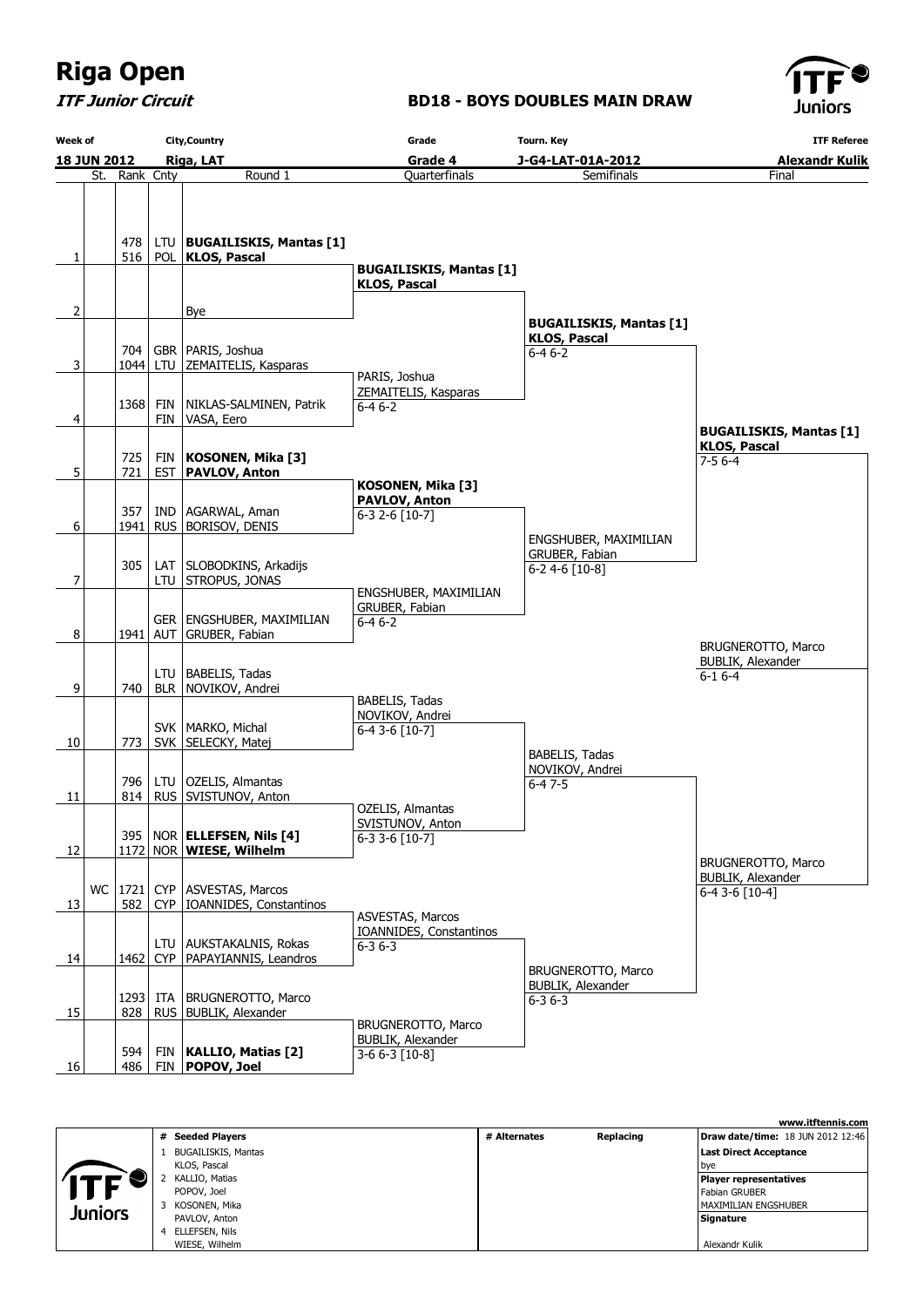

ITF Junior Circuit

GS18 - GIRLS SINGLES MAIN DRAW



|  |            |   | # Seeded Players     | # Lucky Losers | Replacing | <b>Draw date/time: 17 JUN 2012 18:22</b> |
|--|------------|---|----------------------|----------------|-----------|------------------------------------------|
|  | <b>ITF</b> |   | 1 PAALMA, Eva        |                |           | Last Direct Acceptance                   |
|  |            |   | 2 GRIMM, Chiara      |                |           | BLINOVA, Ariadna                         |
|  |            |   | STRAUME, Madara      |                |           | Player representatives                   |
|  |            | 4 | STADLER, Nina        |                |           | <b>PALINA DUBAVETS</b>                   |
|  |            |   | 5 VOROBJOVA, Tatjana |                |           | I KHRYSTSINA KANDRATSIUK                 |
|  | Juniors    |   | 6 GHITESCU, Andreea  |                |           | Signature                                |
|  |            |   | SAVVA, Joanna-Nena   |                |           |                                          |
|  |            |   | 8 DMITRIEVA, KSENIA  |                |           | Alexandr Kulik                           |